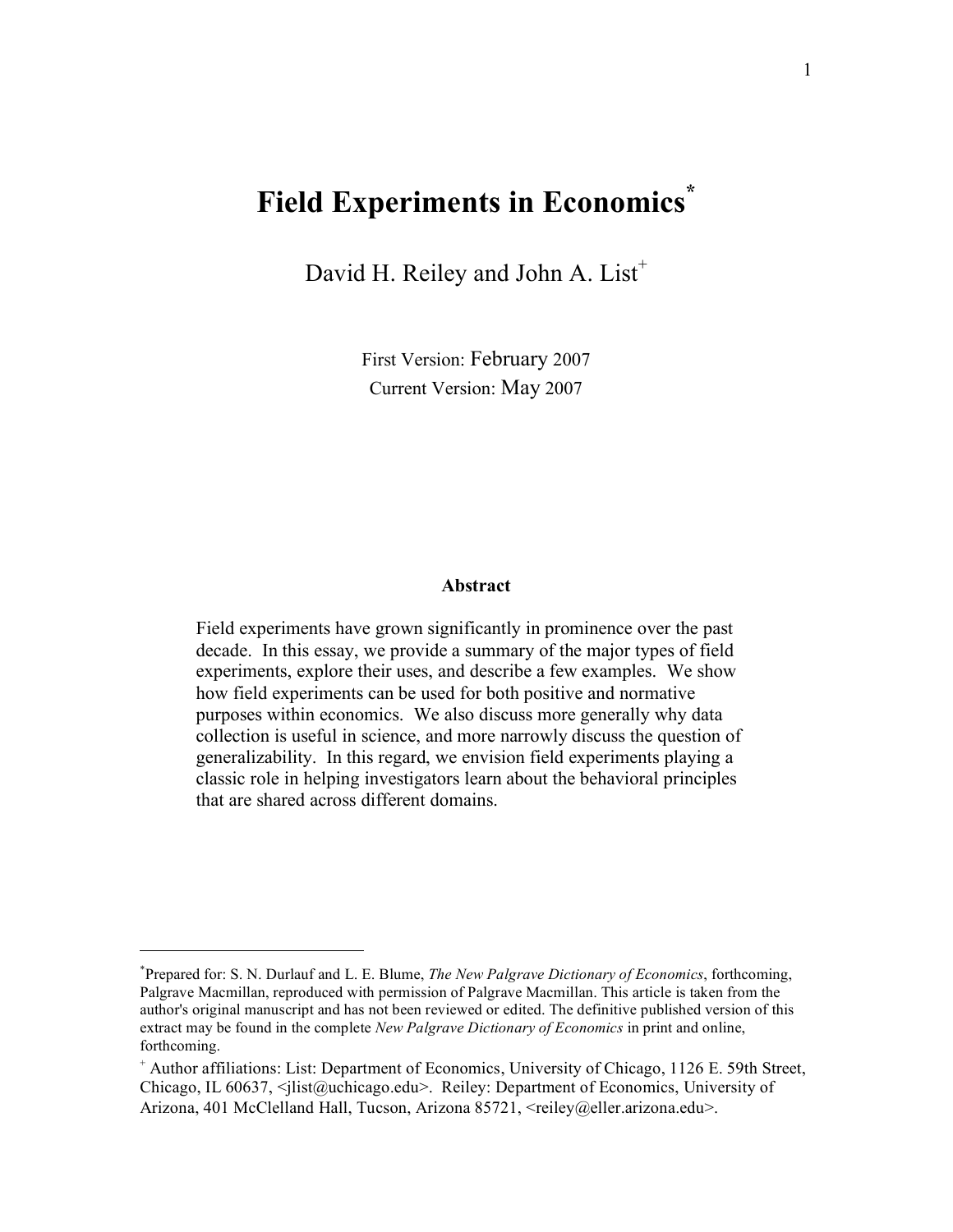**Field** experiments occupy an important middle ground between laboratory experiments and naturally occurring field data. The underlying idea behind most field experiments is to make use of randomization in an environment that captures important characteristics of the real world. Distinct from traditional empirical economics, field experiments provide an advantage by permitting the researcher to create exogenous variation in the variables of interest, allowing us to establish causality rather than mere correlation. In relation to a laboratory experiment, a field experiment potentially gives up some of the control that a laboratory experimenter may have over her environment in exchange for increased realism.

The distinction between the laboratory and the field is much more important in the social sciences and the life sciences than it is in the physical sciences. In physics, for example, it appears that every hydrogen atom behaves exactly alike. Thus, when astronomers find hydrogen's signature wavelengths of light coming from the Andromeda Galaxy, they use this information to infer the quantity of hydrogen present there. By contrast, living creatures are much more complex than atoms and molecules, and they correspondingly behave much more heterogeneously. Despite the use of 'representative consumer' models, we know that not all consumers purchase the same bundle of goods when they face the same prices. With complex, heterogeneous behaviour, it is important to sample populations drawn from many different domains – both in the laboratory and in the field. This permits stronger inference, and one can also provide an important test of generalizability, testing whether laboratory results continue to hold in the chosen field environment.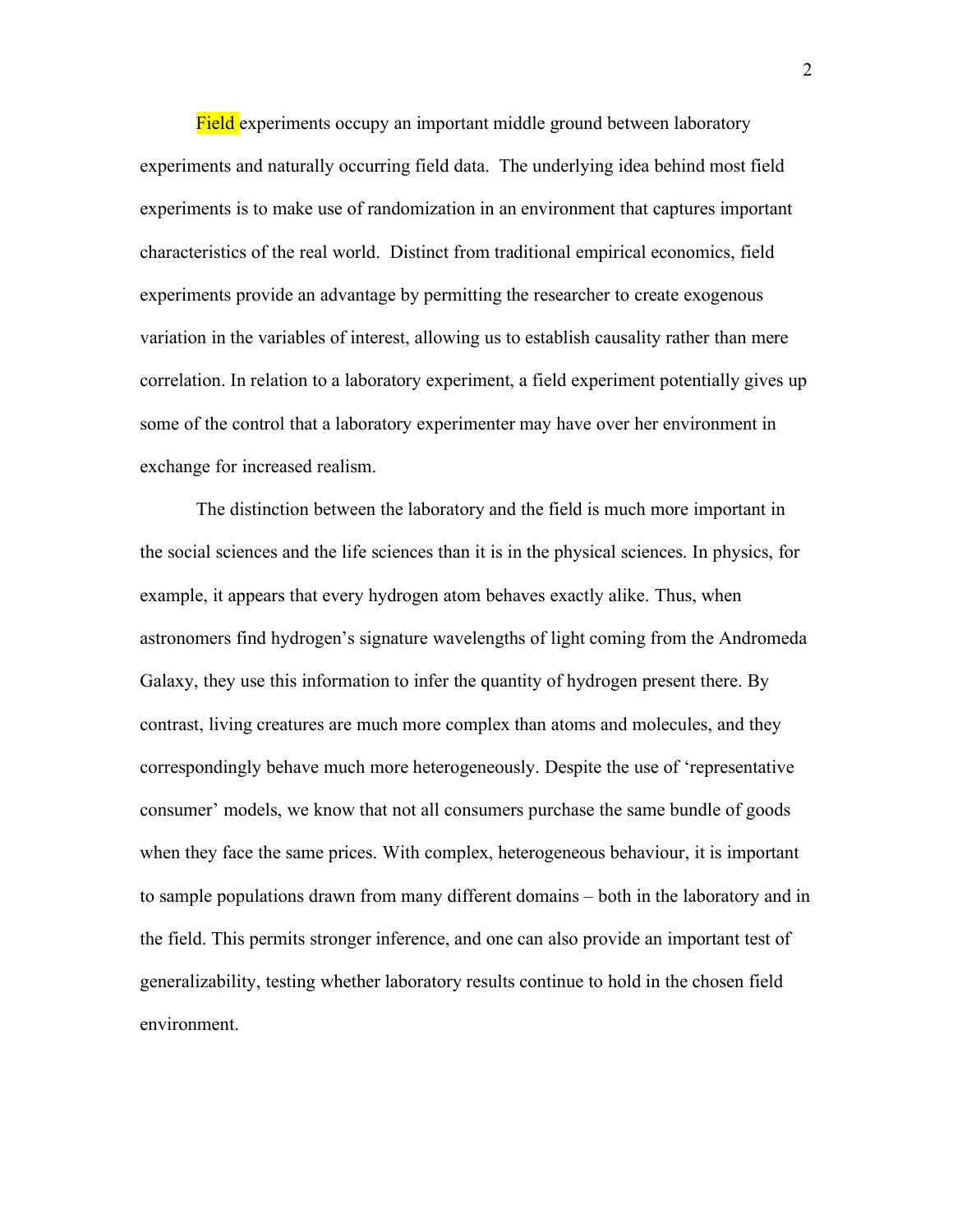We find an apt analogy in the study of pharmaceuticals, where randomized experiments scientifically evaluate new drugs to treat human diseases. Laboratory experiments evaluate whether drugs have desirable biochemical effects on tissues and proteins *in vitro*. If a drug appears promising, it is next tested *in vivo* on several species of animals, to see whether it is absorbed by the relevant tissues, whether it produces the desired effects on the body, and whether it produces undesirable side effects. If it remains with significant promise after those tests, it is then tested in human clinical trials to explore efficacy and measure any side effects.

Even after being tested thoroughly in human clinical trials and approved by regulators, a drug may sometimes reveal new information in large-scale use. For example, *effectiveness* may be different from the *efficacy* measured in clinical trials: if a drug must be taken frequently, for example, patients may not remember to take it as often as they are supposed to or as often as they did in closely supervised clinical trials. Furthermore, rare side effects may show up when the drug is finally exposed to a large population.

Much like this stylized example, in economics, there are a number of reasons why insights gained in one environment might not perfectly map to another. Field experiments can lend insights into this question (see also Bohm, 1972; Harrison and List, 2004; Levitt and List, 2007; List, 2007). First, different types of subjects might behave differently; university students in the laboratory might not exhibit the same behaviour as financial traders or shopkeepers. In particular, the people who undertake a given economic activity have selected into that activity and market forces might have changed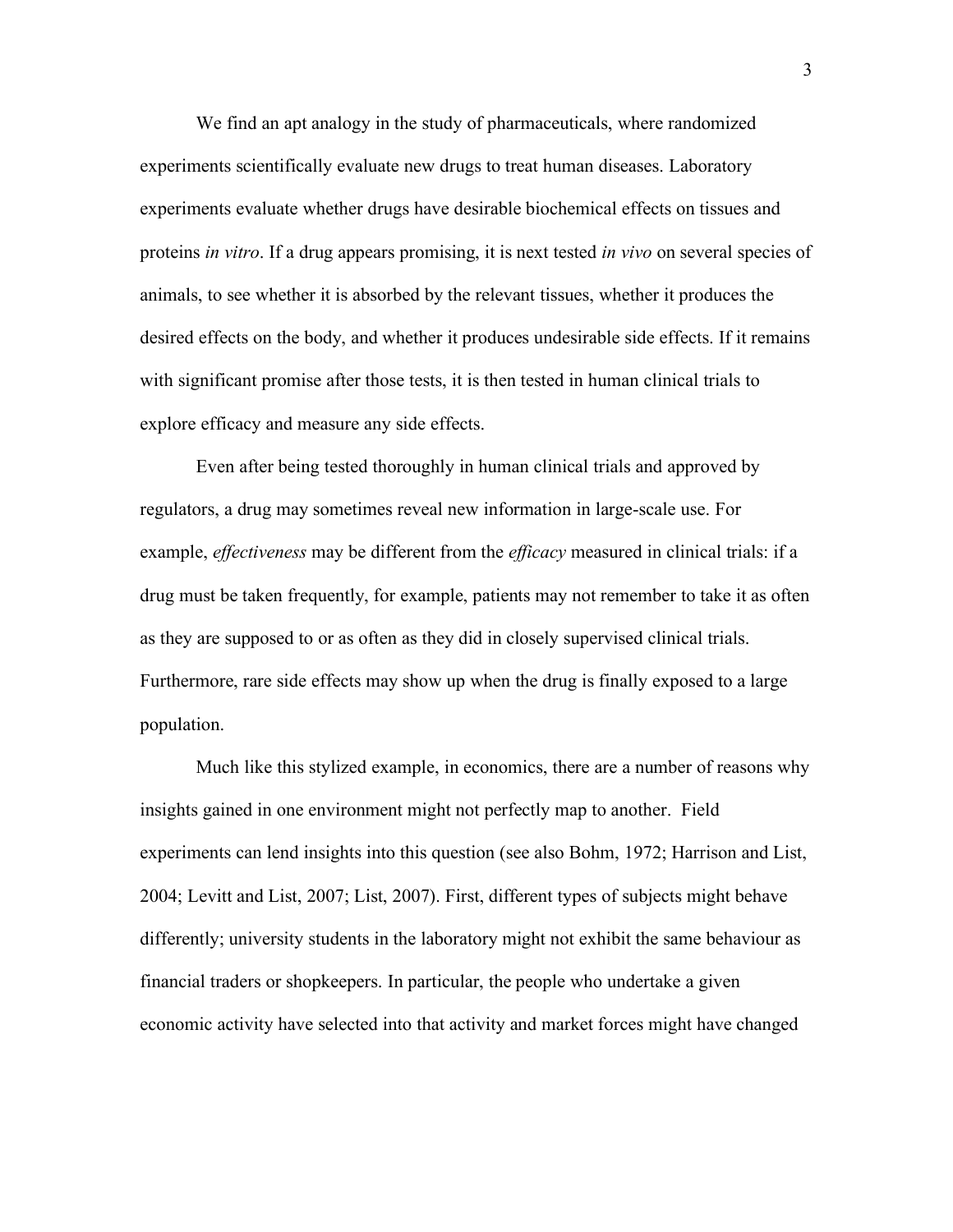the composition of players as well; you might expect regular bidders to have more skill and interest in auctions than a randomly selected laboratory subject, for example.

A second reason why a field experiment might differ from a laboratory experiment is that the laboratory environment might not be fully representative of the field environment. For example, a typical donor asked to give money to charity might behave quite differently if asked to participate by choosing how much money to contribute to the public fund in a public-goods game. The charitable-giving context could provide familiar cognitive cues that make the task easier than an unfamiliar laboratory task. Even the mere fact of knowing that one's behaviour is being monitored, recorded, and subsequently scrutinized might alter choices (Orne, 1962).

Perhaps most important is the fact that any theory is an approximation of reality. In the laboratory, experimenters usually impose all the structural modelling assumptions of a theory (induced preferences, trading institutions, order of moves in a game) and examine whether subjects behave as predicted by the model. In a field experiment, one accepts the actual preferences and institutions used in the real world, jointly testing both the structural assumptions (such as the nature of values for a good) and the behavioural assumptions (such as Nash equilibrium).

For example, Vickrey (1961) assumes that in an auction, there is a fixed, known number of bidders who have valuations for the good drawn independently from the same (known) probability distribution. He uses these assumptions, along with the assumption of a risk-neutral Nash equilibrium, to derive the 'revenue equivalence' result: that Dutch, English, first-price, and second-price auctions all yield the same expected revenue. However, in the real world the number of bidders might actually vary with the good or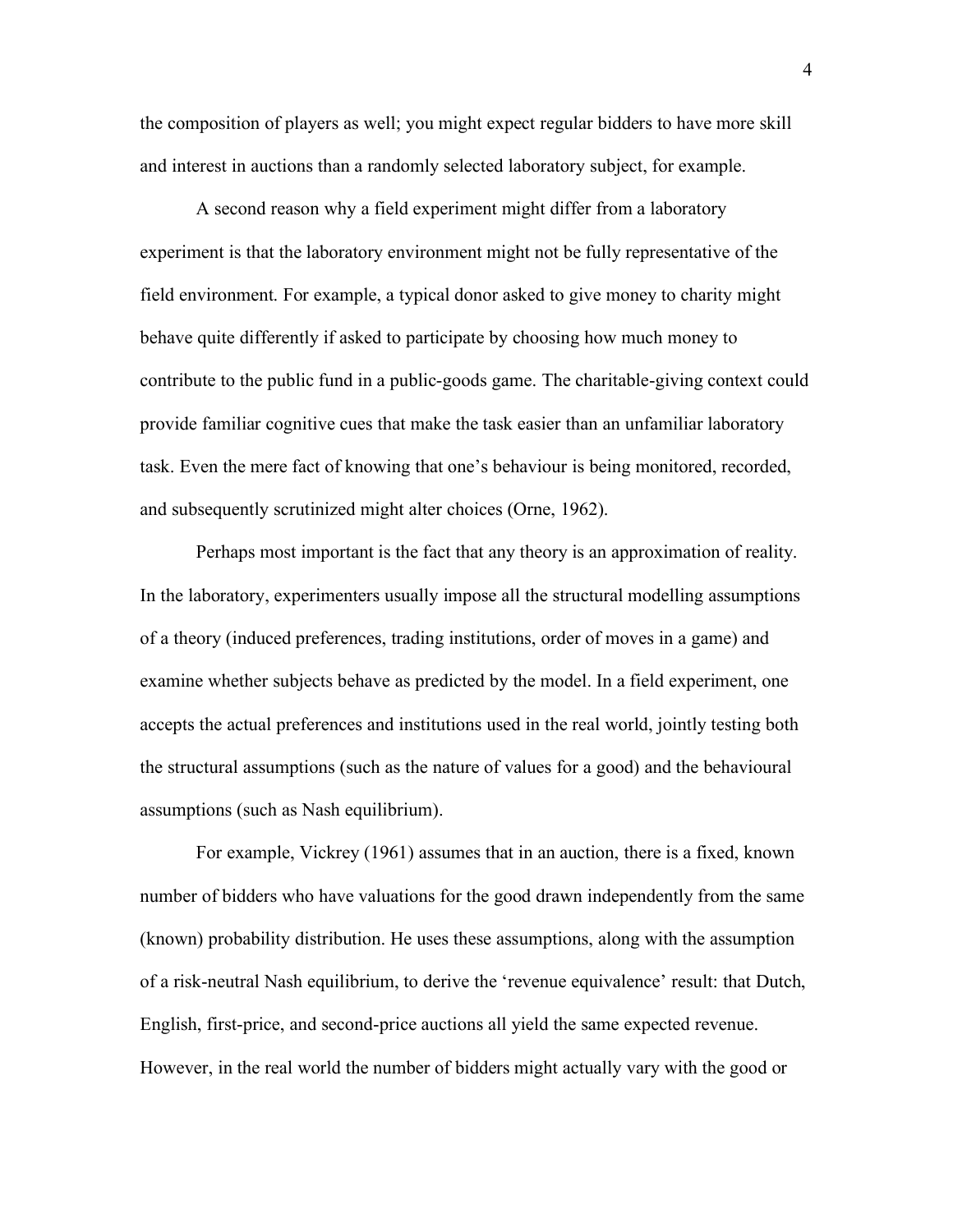the auction rules, and the bidders might not know the probability distribution of values. These exceptions do not mean that the model should be abandoned as 'wrong'; it might well still have predictive power if it is a reasonable approximation to the truth. In a field experiment (such as Lucking-Reiley, 1999, for this example), we approach the real world; we do not take the structural assumptions of a theory for granted.

Such an example raises the natural question related to the actual difference between laboratory and field experiments. Harrison and List (2004) propose six factors that can be used to determine the field context of an experiment: the nature of the subject pool, the nature of the information that the subjects bring to the task, the nature of the commodity, the nature of the task or trading rules applied, the nature of the stakes, and the environment in which the subjects operate. Using these factors, they discuss a broad classification scheme that helps to organize one's thoughts about the factors that might be important when moving from the laboratory to the field.

A first useful departure from laboratory experiments using student subjects is simply to use 'non-standard' subjects, or experimental participants from the market of interest. Harrison and List (2004) adopt the term 'artefactual' field experiment to denote such studies. While one might argue that such studies are not 'field' in any way, for consistency of discussion we denote such experiments as artefactual field experiments for the remainder of this article, since they do depart in a potentially important manner from typical laboratory studies. This type of controlled experiment represents a useful type of exploration beyond traditional laboratory studies.

Moving closer to how naturally occurring data are generated, Harrison and List (2004) denote a 'framed field experiment' as the same as an artefactual field experiment

5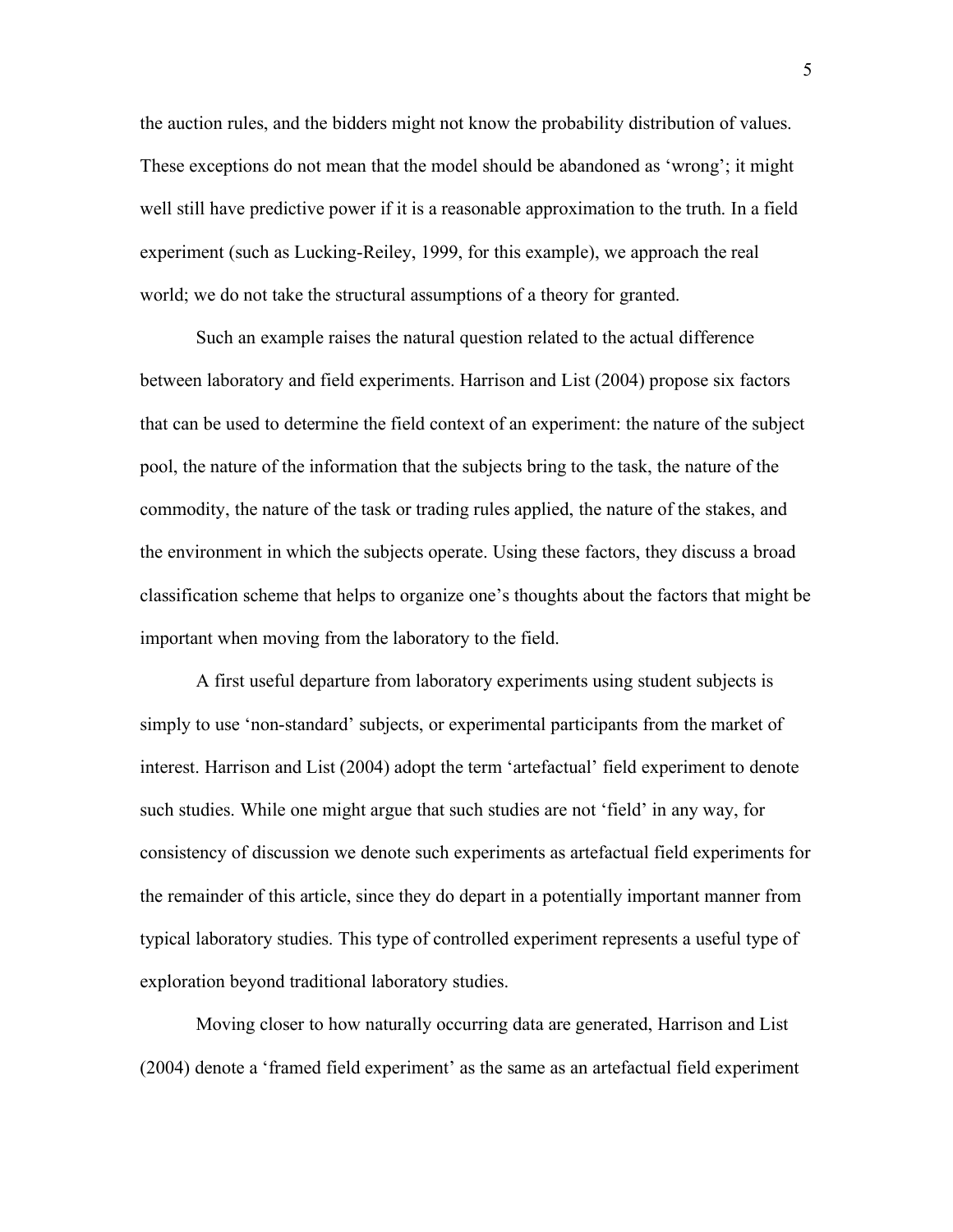but with field context in the commodity, task, stakes, or information set of the subjects. This type of experiment is important in the sense that a myriad of factors might influence behaviour, and by progressing slowly towards the environment of ultimate interest one can learn about whether, and to what extent, such factors influence behaviour in a caseby-case basis.

Finally, a 'natural field experiment' is the same as a framed field experiment but where the environment is one where the subjects naturally undertake these tasks and where the subjects do not know that they are participants in an experiment. Such an exercise represents an approach that combines the most attractive elements of the laboratory and naturally occurring data – randomization and realism. In this sense, comparing behaviour across natural and framed field experiments permits crisp insights into whether the experimental proclamation, in and of itself, influences behaviour.

Several examples of each of these types of field experiments are included in List (2007). Importantly for our purposes, each of these field experimental types represents a distinct manner in which to generate data. As List (2007) illustrates, these field experiment types fill an important hole between laboratory experiments and empirical exercises that make use of naturally-occurring data. Yet, an infrequently discussed question is why do we bother to collect data in economics, or in any science?

First, we use data to collect enough facts to help construct a theory. Several prominent broader examples illustrate this point. After observing the anatomical and behavioural similarities of reptiles, one may theorize that reptiles are more closely related to each other than they are to mammals on the evolutionary tree. Watson and Crick used data from Rosalind Franklin's X-ray diffraction experiment to construct a theory of the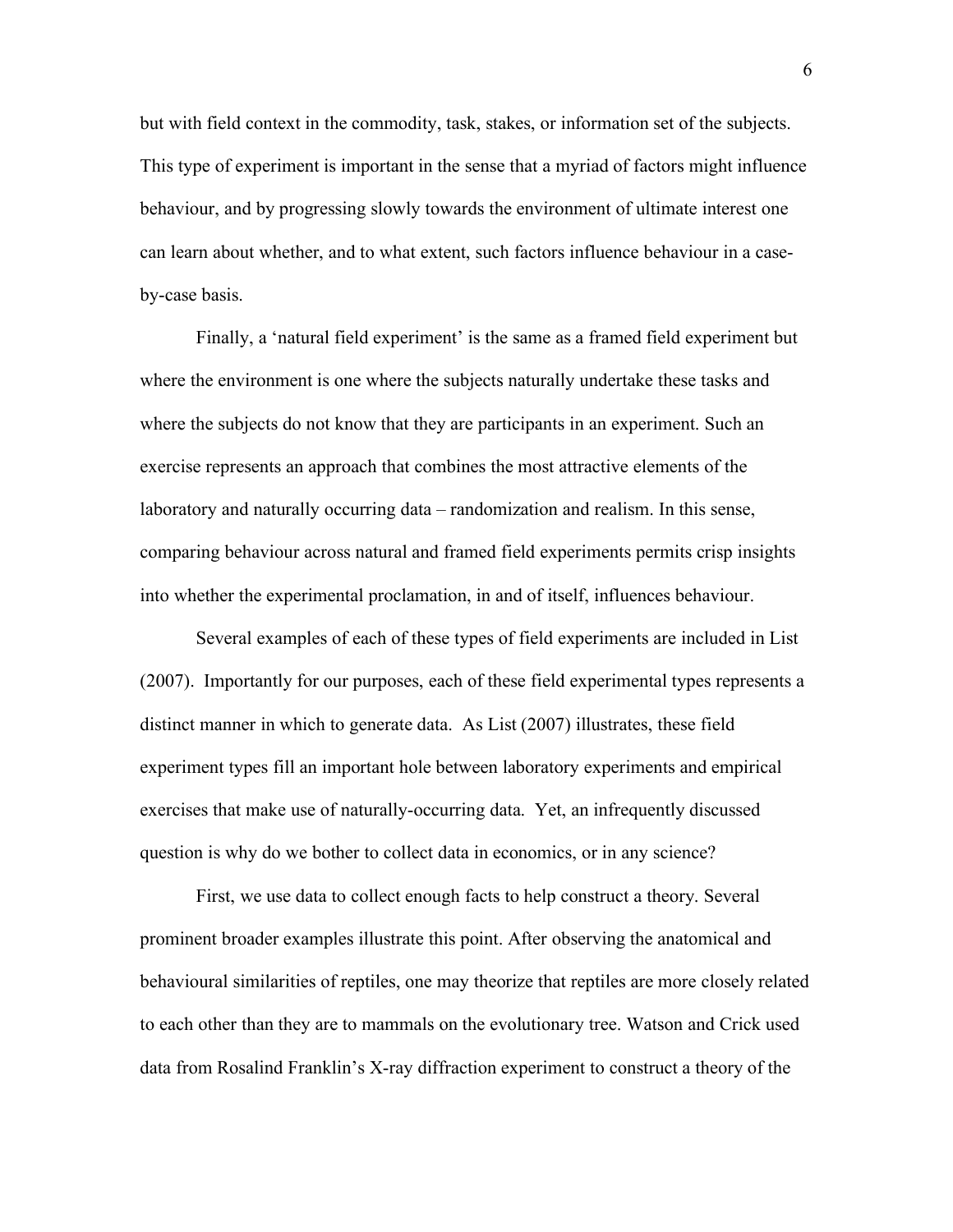chemical structure of DNA. Careful observations of the motions of the planets in the sky led Kepler to theorize that planets (including Earth) all travel in elliptical orbits around the Sun, and Newton to theorize the inverse-square law of gravitation. After observing with a powerful telescope that the fuzzy patches called 'spiral nebulae' are really made up of many stars, one may theorize that our solar system is itself part of its own galaxy, and the spiral nebulae are external to our Milky Way galaxy. Robert Boyle experimented with different pressures using his vacuum pump in order to infer the inverse relationship between the pressure and the volume of a gas. Rutherford's experiments of shooting charged particles at a piece of gold foil led him to theorize that atoms have massive, positively charged nuclei.

Second, we use data to test theories' predictions. Galileo experimented with balls rolling down inclined planes in order to test his theory that all objects have the same rate of acceleration due to gravity. Pasteur rejected the theory of spontaneous generation with an experiment that showed that microorganisms grow in boiled nutrient broth when exposed to the air, but not when exposed to carefully filtered air. Arthur Eddington measured the bending of starlight by the Sun during an eclipse in order to test Einstein's theory of general relativity.

Third, we use data to make measurements of key parameters. On the assumption that the electron is the smallest unit of electric charge, Robert Millikan experimented with tiny, falling droplets of oil to measure the charge of the electron. On the assumption that radioactive carbon-14 decays at a constant rate, archaeologists have been able to provide dates for various ancient artifacts. Similarly, scientists have assumed theory to be true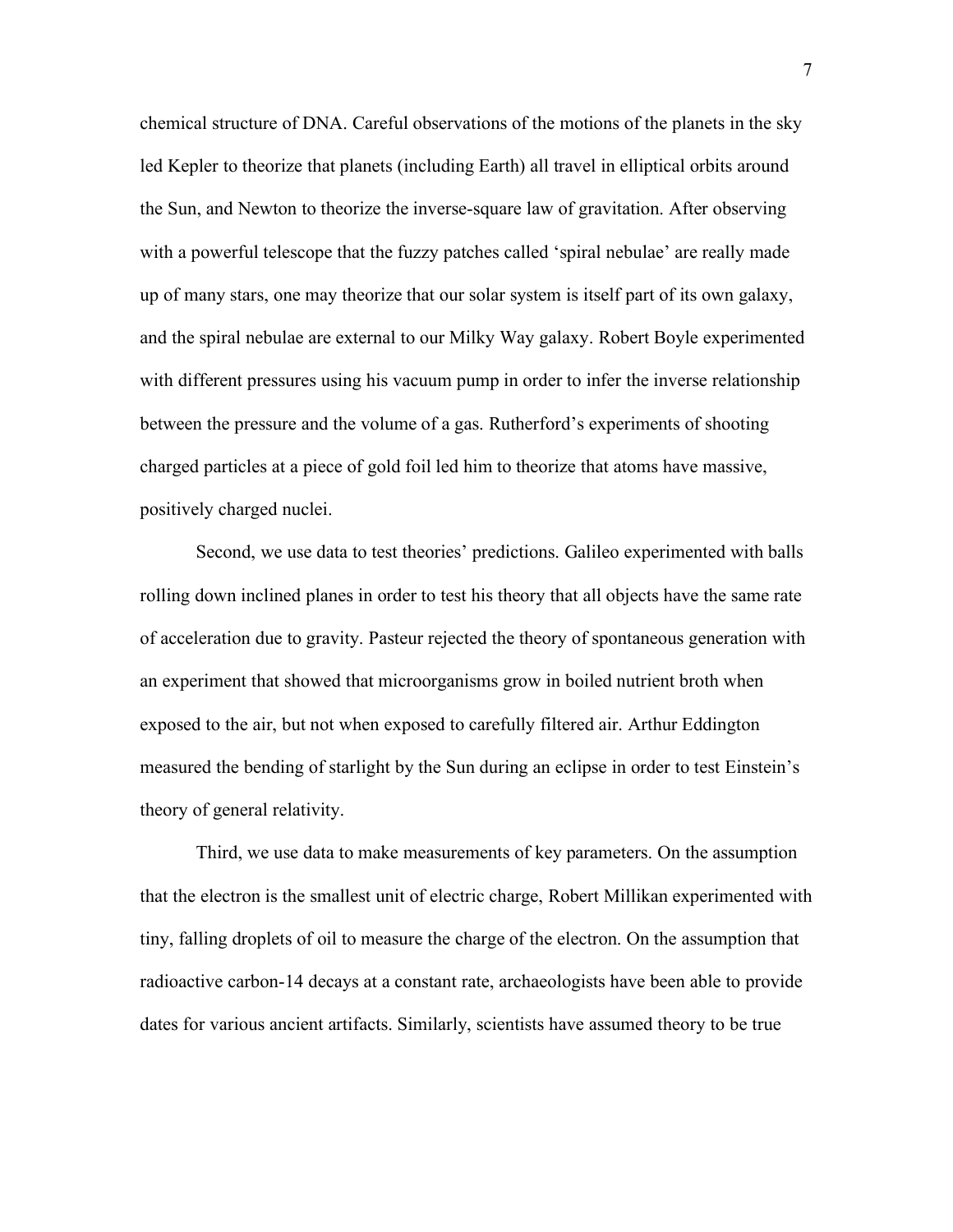and designed careful measurements of many other parameters, such as the speed of light, the gravitational constant, and various atomic masses.

Field experiments can be a useful tool for each of these purposes. For example, Anderson and Simester (2003) collect facts useful for constructing a theory about consumer reactions to nine-dollar endings on prices. They explore the effects of different price endings by conducting a natural field experiment with a retail catalogue merchant. Randomly selected customers receive one of three catalogue versions that show different prices for the same product. Systematically changing a product's price varies the presence or absence of a nine-dollar price ending. For example, a cotton dress may be offered to all consumers, but at prices of 34, 39, and 44 dollars, respectively, in each catalogue version. They find a positive effect of a nine-dollar price on quantity demanded, large enough that a price of 39 dollars actually produced higher quantities than a price of 34 dollars. Their results reject the theory that consumers turn a price of 34 dollars into 30 dollars by either truncation or rounding. This finding provides empirical evidence on an interesting topic and demonstrates the need for a better theory of how consumers process price endings.

List and Lucking-Reiley (2000) present an example of a framed field experiment designed to test a theory. The theory of multi-unit auctions predicts that a uniform-price sealed-bid auction will produce bids that are less than fully demand-revealing, because such bids might lower the price paid by the same bidder on another unit. By contrast, the generalized Vickrey auction predicts that bidders will submit bids equal to their values. In the experiment, List and Lucking-Reiley conduct two-person, two-unit auctions for collectible sportscards at a card trading show. The uniform-price auction awards both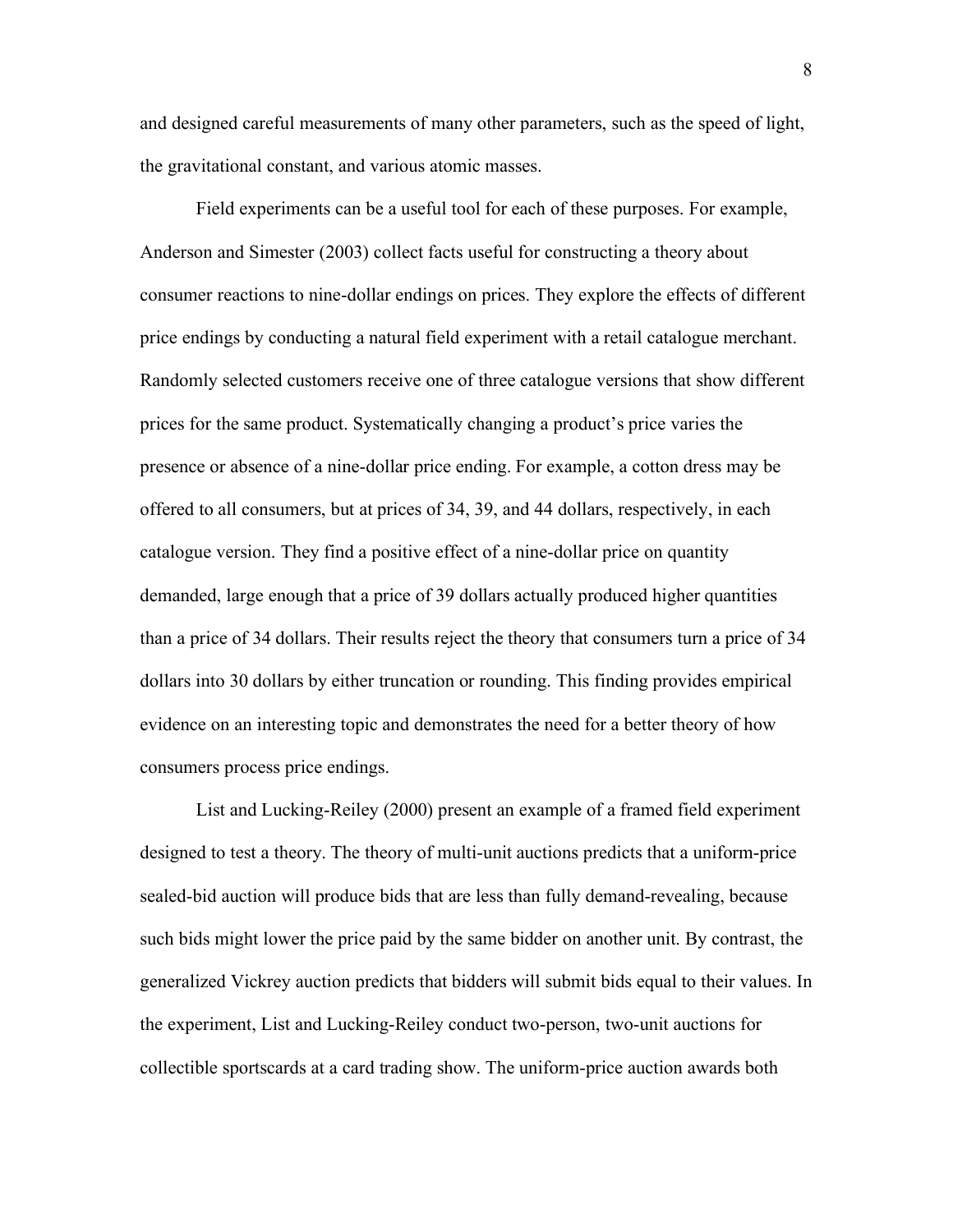items to the winning bidder(s) at an amount equal to the third-highest bid (out of four total bids), while the Vickrey auction awards the items to the winning bidder(s) for amounts equal to the bids that they displaced from winning. List and Lucking-Reiley find that, as predicted by the theory of demand reduction, the second-unit bids submitted by each bidder were lower in the uniform-price treatment than in the Vickrey treatment. The first-unit bids were predicted to be equal across treatments, but in the experiment they find that the first-unit bids were anomalously higher in the uniform-price treatment. Subsequent laboratory experiments (see, for example, Engelmann and Grimm, 2003; Porter, 2003), have confirmed this finding.

Finally, Karlan and List (2007) is an example of a natural field experiment designed to measure key parameters of a theory. In their study, they explore the effects of 'price' changes on charitable giving by soliciting contributions from more than 50,000 supporters of a liberal organization. They randomize subjects into several different groups to explore whether solicitees respond to upfront monies used as matching funds. They find that simply announcing that a match is available considerably increases the revenue per solicitation – by 19 percent. In addition, the match offer significantly increases the probability that an individual donates – by 22 percent. Yet, while the match treatments relative to a control group increase the probability of donating, larger match ratios –3:1 dollars (that is, 3 dollars match for every 1 dollar donated) and 2:1 dollar – relative to smaller match ratios (1:1 dollar) have no additional impact.

In closing, we believe that field experiments will continue to grow in popularity as scholars continue to take advantage of the settings where economic phenomena present themselves. This growth will lead to fruitful avenues, both theoretical and empirical, but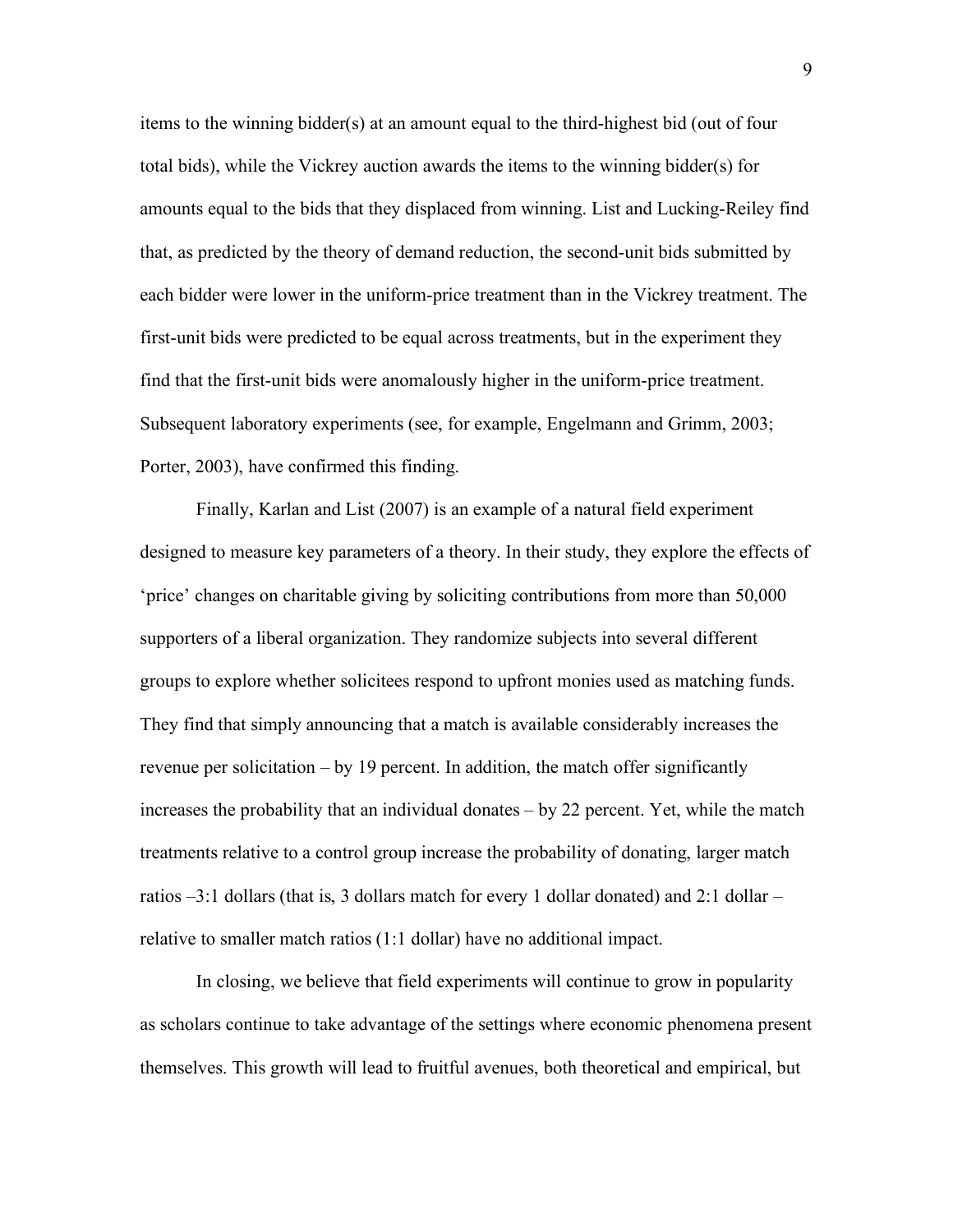it is clear that regardless of the increase in popularity, the various empirical approaches should be thought of as strong complements, and combining insights from each of the methodologies will permit economists to develop a deeper understanding of our science.

John A. List and David Reiley

*See also*:

| <b>Experimental Economics</b>                                                           |
|-----------------------------------------------------------------------------------------|
| Experimental labor economics                                                            |
|                                                                                         |
| Experimental methods in environmental economics                                         |
| experimental methods in economics (ii)                                                  |
| <b>Experiments and Econometrics</b>                                                     |
| Experiments, history of                                                                 |
| [You may add up to six cross-references to other dictionary entries: see attached Excel |

file, 'Headwords']

## **Bibliography**

Anderson, E. T. and Simester, D. 2003. Effects of \$9 price endings on retail sales:

evidence from field experiments. *Quantitative Marketing and Economics* 1, 93–110.

Bohm, P. 1972. Estimating the demand for public goods: an experiment. *European* 

*Economic Review* 3, 111–30.

Engelmann, D. and Grimm, V. 2003. Bidding behavior in multi-unit auctions—an

experimental investigation and some theoretical insights. Working paper, The Center for

Economic Research and Graduate Education - Economic Institute, Prague.

Harrison, G. W. and List, J. A. 2004. Field experiments. *Journal of Economic Literature* 42, 1009–55.

Karlan, D. and List, J. A. 2007. Does price matter in charitable giving? Evidence from a large-scale natural field experiment. *American Economic Review*, forthcoming.